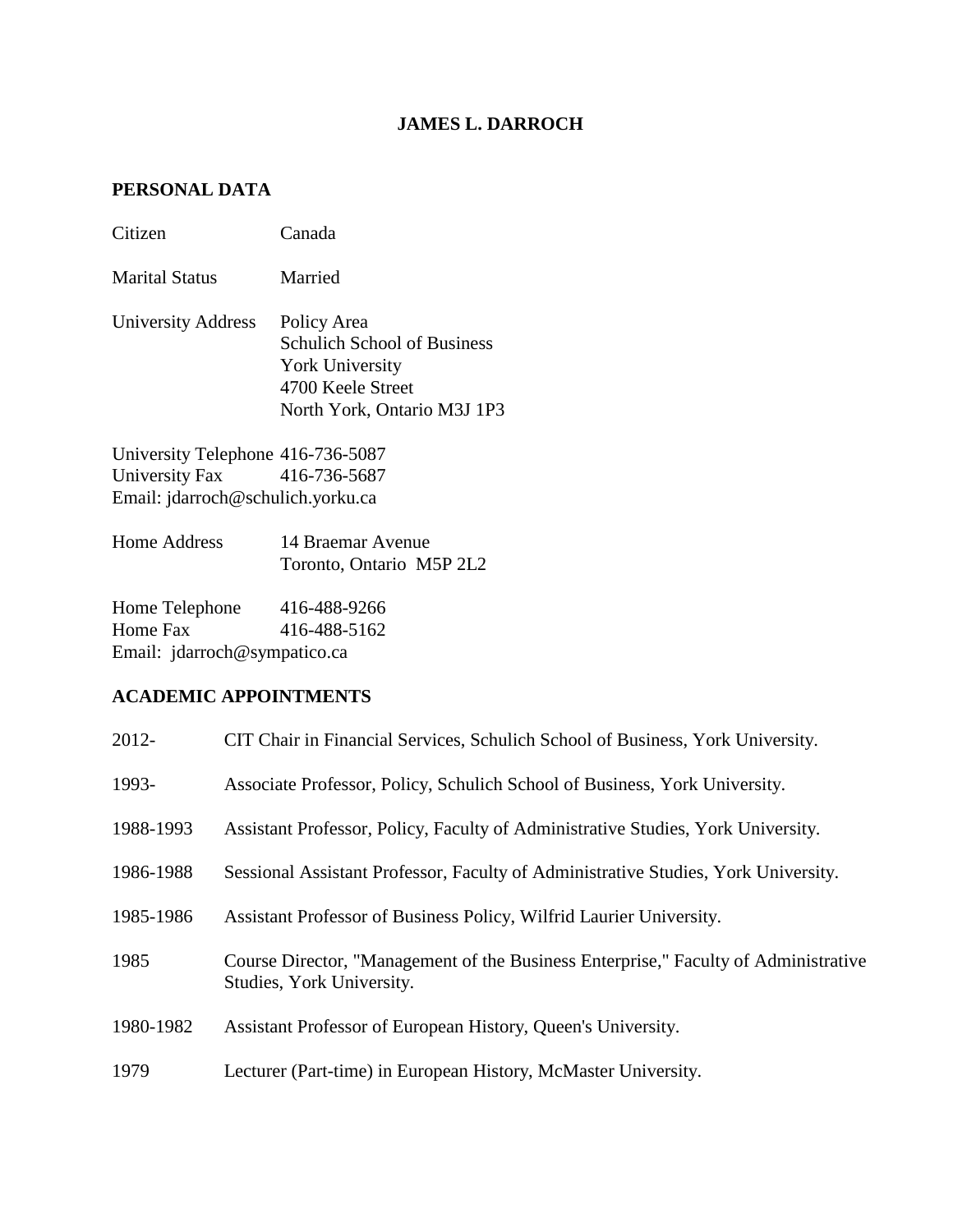1978-1979 Teaching Assistant in "Society and Politics in the Emergence of the Modern World," Erindale College, University of Toronto.

## **EDUCATION**

| 1983-1989 | Ph.D. York University.<br>Thesis: "Strategic Management and Multinational Banking: The Case of the Canadian<br>Banks". |
|-----------|------------------------------------------------------------------------------------------------------------------------|
| 1982-1983 | M.B.A. York University.<br>Specializing in Strategic Management and Finance.                                           |
| 1975-1980 | Ph.D. University of Toronto.<br>Thesis: "Method and History".                                                          |
| 1974-1975 | M.A. University of Toronto.<br>Specializing in Republican Latin America.                                               |
| 1970-1974 | B.A. Trinity College, University of Toronto.                                                                           |

## **PUBLICATIONS**

### **BOOKS**

| 1994            | <b>Canadian Banks and Global Competitiveness. Montreal &amp; Kingston:</b><br>McGill-Queen's University Press. 334 pp.                                                                                   |
|-----------------|----------------------------------------------------------------------------------------------------------------------------------------------------------------------------------------------------------|
| <b>ARTICLES</b> |                                                                                                                                                                                                          |
| 2013            | 'Regulation as a source of global competitive advantage: The case of the Canadian<br>life insurance industry' [in Japanese], <i>Kyoto University Economic Review</i> , 2013.                             |
| 2010            | "The Limits of Strategic Rationality: Ethics, Risk Management, and Governance,"<br><b>Journal of Business Ethics.</b> 92:3 (March) (with David Weitzner), 361-372.                                       |
| 2009            | "Why Moral Failures Precede Financial Crises," Critical Perspectives on<br><b>International Business.</b> 5:1/2 (with David Weitzner), 6-13.                                                             |
| 2007            | "Entry Barriers and Evolutions of Banking Systems: Lessons from the 1980s<br>Canadian Western Bank Failures," Canadian Public Administration 50:2 (Summer<br>2007), pp. 141-166. (with Charles McMillan) |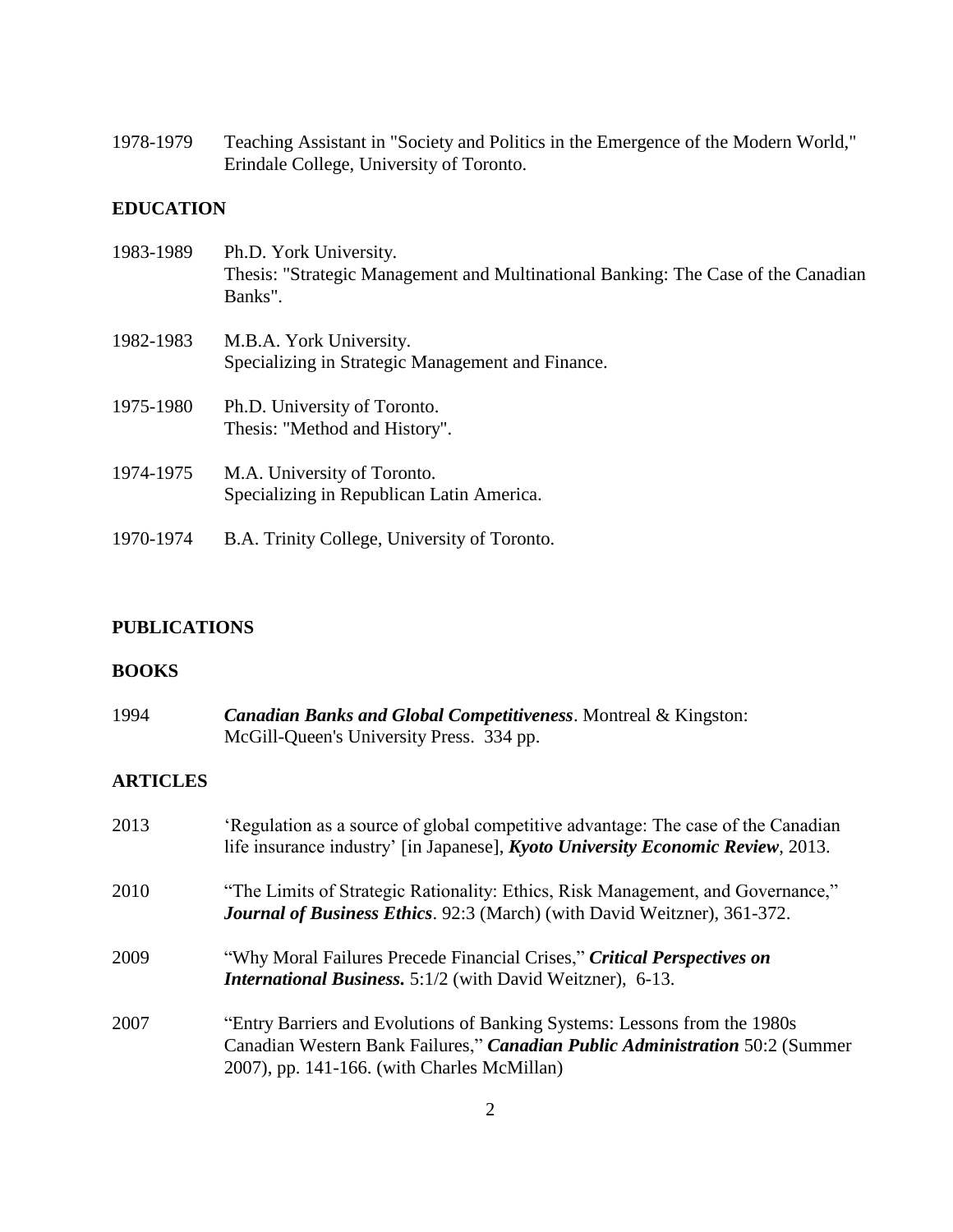|      | "Globalization Restricted: The Canadian Financial System and Public Policy," Ivey<br><b>Business Journal</b> , 71:3 January-February. (with Charles McMillan)                                                                                                                                         |
|------|-------------------------------------------------------------------------------------------------------------------------------------------------------------------------------------------------------------------------------------------------------------------------------------------------------|
| 2005 | "Insights from the new Conglomerate," Business Horizons 48:4 (July-August 2005).<br>pp. 347-361. (Gerry Kerr lead author) Reprinted in Arthur A. Thompson, A.J.<br>Strickland, and John Gamble, <i>Crafting and Executing Strategy</i> . 15 <sup>th</sup> ed.McGraw-Hill<br>Irwin, 2007, pp. 534-550. |
| 2004 | "Performance in the Contemporary Conglomerate," Academy of Strategic<br>Management Journal, 3, pp. 21-36 (Gerry Kerr lead author)                                                                                                                                                                     |
| 1995 | "The Goal Should Be Competitiveness, Not Competition," <i>Policy Options</i> , June 19,<br>pp. 36-39.                                                                                                                                                                                                 |
| 1994 | "Los bancos canadienses, el ALC y el TLC: estrategias de competencia y<br>cooperacion," Comercio exterior, 44:1 (enero), pp. 58-71. (With I.A. Litvak).                                                                                                                                               |
| 1992 | "Global Competitiveness and Public Policy: The Case of Canadian Multinational<br>Banks," Business History. 34:3 (July), pp. 153-175. Reprinted in Gregory P.<br>Marchildon and Duncan McDowall, Canadian Multinationals and International<br>Finance. London: Frank Cass.                             |
|      | "Strategic Management in Turbulent Environments: The Canadian Banks in the<br>1980s," Alan M. Rugman, ed., Research in Global Strategic Management:<br>Corporate Response to Global Change. Volume 3, pp. 203-230.                                                                                    |
|      | "Strategies for Canada's New North American Banks," Multinational Business.<br>Spring, pp. 1-13. (With I.A. Litvak).                                                                                                                                                                                  |
|      | "Gaps, Overlaps and Competition Among Jurisdictions: Evolving Canadian Financial<br>Services Policies and Regulations," Journal of World Trade. 26:2 (April), pp. 119-<br>135. (With I.A. Litvak).                                                                                                    |
|      | "Diamonds and Money: Porter and Canadian Financial Services Firms," Business<br><i>Quarterly.</i> 56:3 (Winter) pp. 71-75. (With I.A. Litvak)                                                                                                                                                         |
| 1991 | "Canadian Banks: New Strategic Initiatives," <i>Business Quarterly</i> . 56:2 (Fall), pp. 53-<br>58. (With I.A. Litvak)                                                                                                                                                                               |
|      | "Stability as Virtue: The Competitive Advantages of Canadian Banks in the United<br>States," Business in the Contemporary World. Spring, pp. 62-72.                                                                                                                                                   |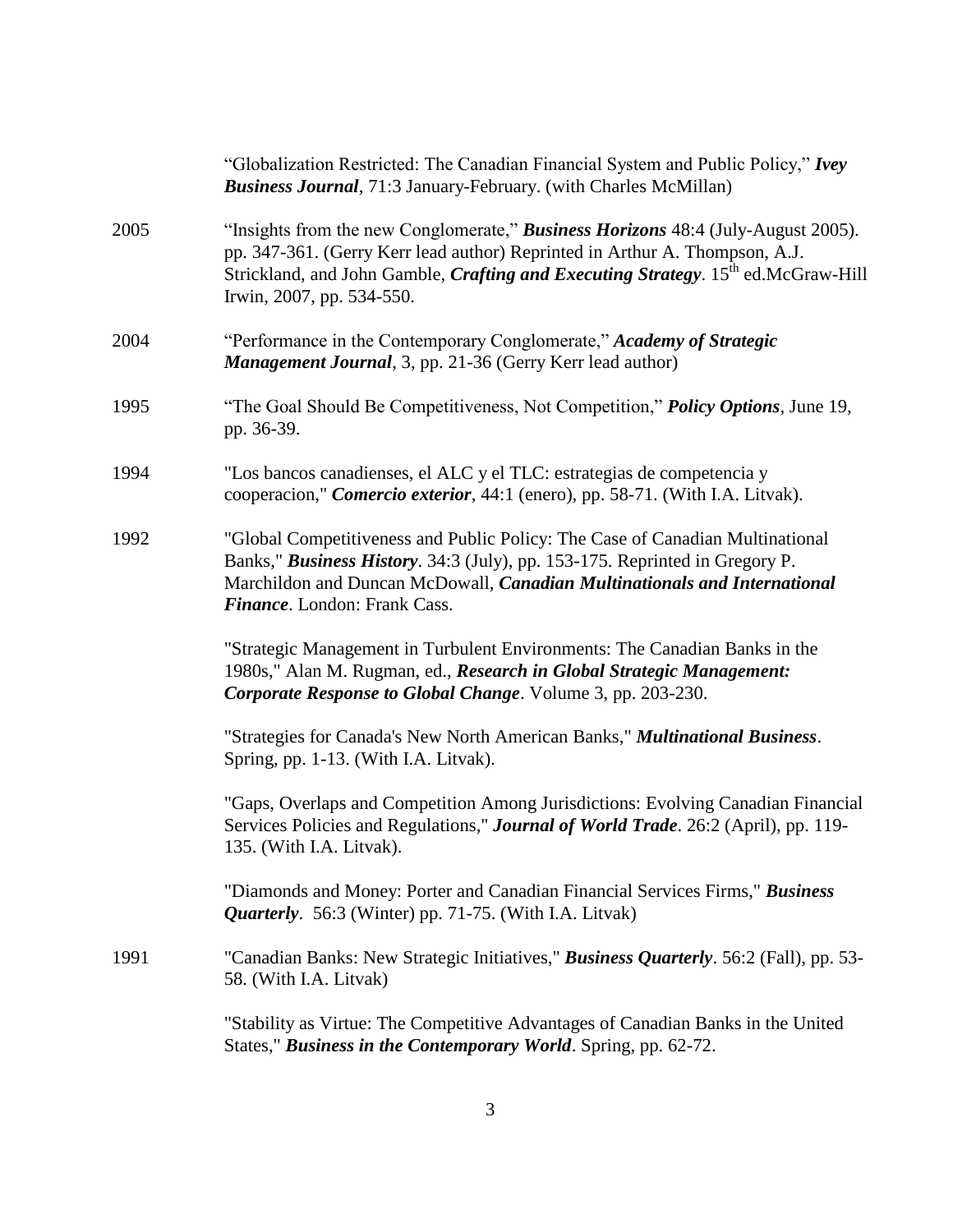1990 "The Changing Face of International Banking: Institutional Transformation and Innovation in Product Design," Special International Banking Law Volume, *Banking & Finance Law Review*. 4 (April), pp. 1-25.

## **CHAPTERS IN BOOKS**

| 2017 | Fannie Mae. In Kolb, R. (ed.) The SAGE Encyclopedia of Business Ethics and<br>Society, Second Edition. Sage Publishing: Thousand Oaks. In press. (with David<br>Weitzner)                                                                                                     |
|------|-------------------------------------------------------------------------------------------------------------------------------------------------------------------------------------------------------------------------------------------------------------------------------|
| 2012 | "Canada: Taking life insurance abroad," in Peter Borscheid and Niels Viggo<br><b>Haueter editors, The Evolution of a Global Risk Network.</b> Oxford University<br>Press. September 2012, pp. 252-273. (with Matthias Kipping)                                                |
| 2010 | "Private Equity and The Current Financial Crisis: Risk and Opportunism," in Thomas<br>Lagoarde-Segot, After the Crisis: Rethinking Finance. Nova. (with David Weitzner)                                                                                                       |
| 2007 | "From Partners in Nation Building to the Two Solitudes: An Analysis of Canadian<br>Chartered Bank-Federal Government Relations" (with Gerry Kerr) in Tom Wesson,<br>editor <i>Canada and the New World Economic Order</i> . Third Edition. Toronto: Captus<br>Press, 288-308. |
| 1999 | "Canadian Banking Strategy in North America," in Jerry Haar and Krishnan<br>Dandapani, Banking in North America: NAFTA and Beyond. Amsterdam:<br>Pergamon Press, pp. 81-101.                                                                                                  |
| 1990 | "Changing Markets, Changing Competitors and New Information Technologies,"<br>Insight Seminar Services, Section VIII.                                                                                                                                                         |

#### **BOOK REVIEWS AND NEWSPAPER ARTICLES**

- 1998 "Reversification," "Report on Business Magazine," *Toronto Globe and Mail*, July 1998, pp. 31-37.
- 1992 "Viewpoints: New Customers for American Pie: Now it's Canadian banks on the prowl in the U.S. market," *Newsday*, June 12, 1992, p. 69.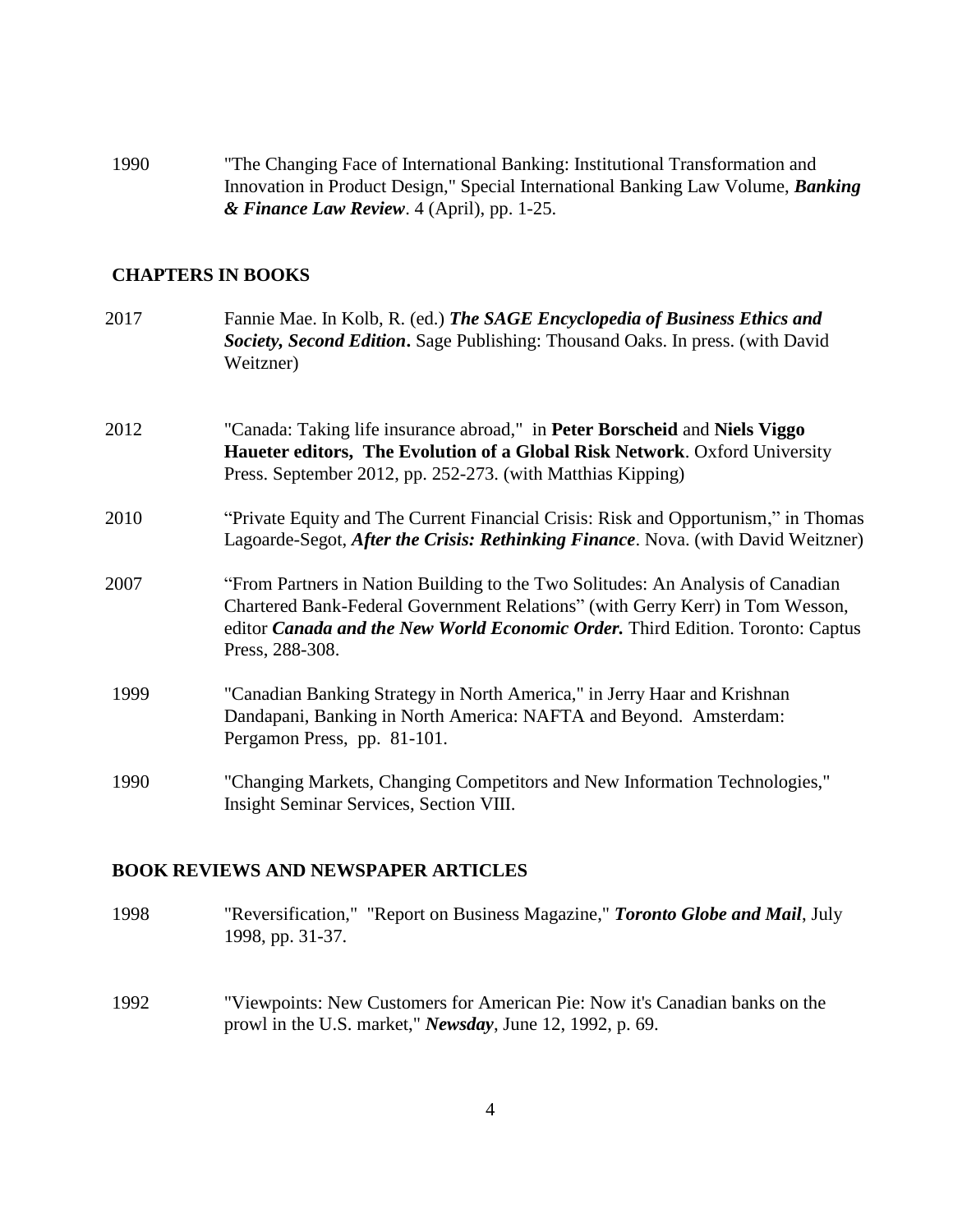James L. Pierce, *The Future of Banking*. *Banking & Finance Law Review*. 7:2 (Winter).

1990 *KPMG International Handbook of Financial Instruments and Transactions*, *Banking & Finance Law Review*. 6:1 (November), pp. 113-116.

#### **WORK IN PROGRESS**

2015 Arbitrage, Regulatory. In Kolb, R. (ed.) *The SAGE Encyclopedia of Business Ethics and Society,* Second Edition. Sage Publishing: Thousand Oaks. (with David Weitzner)

> "Strategy in the Age of Paradox: Ethics Is the Solution," Target Journal: *Journal of Financial Services Marketing.*

**2014** Strategic Management and Integrated Enterprise-Wide Risk Management: Yin and Yang or Cain and Abel? Target Journal: *California Management Review.*

#### **REFEREED PROCEEDINGS**

- 2009 "A Comprehensive Framework For Strategic CSR: Ethical Positioning and Strategic Activities," (with David Weitzner), *Academy of Management Proceedings,* Chicago 2009, 1-6.
- 1986 "Canadian Banks and the Theory of the Multinational Bank," ASAC, Whistler, B.C.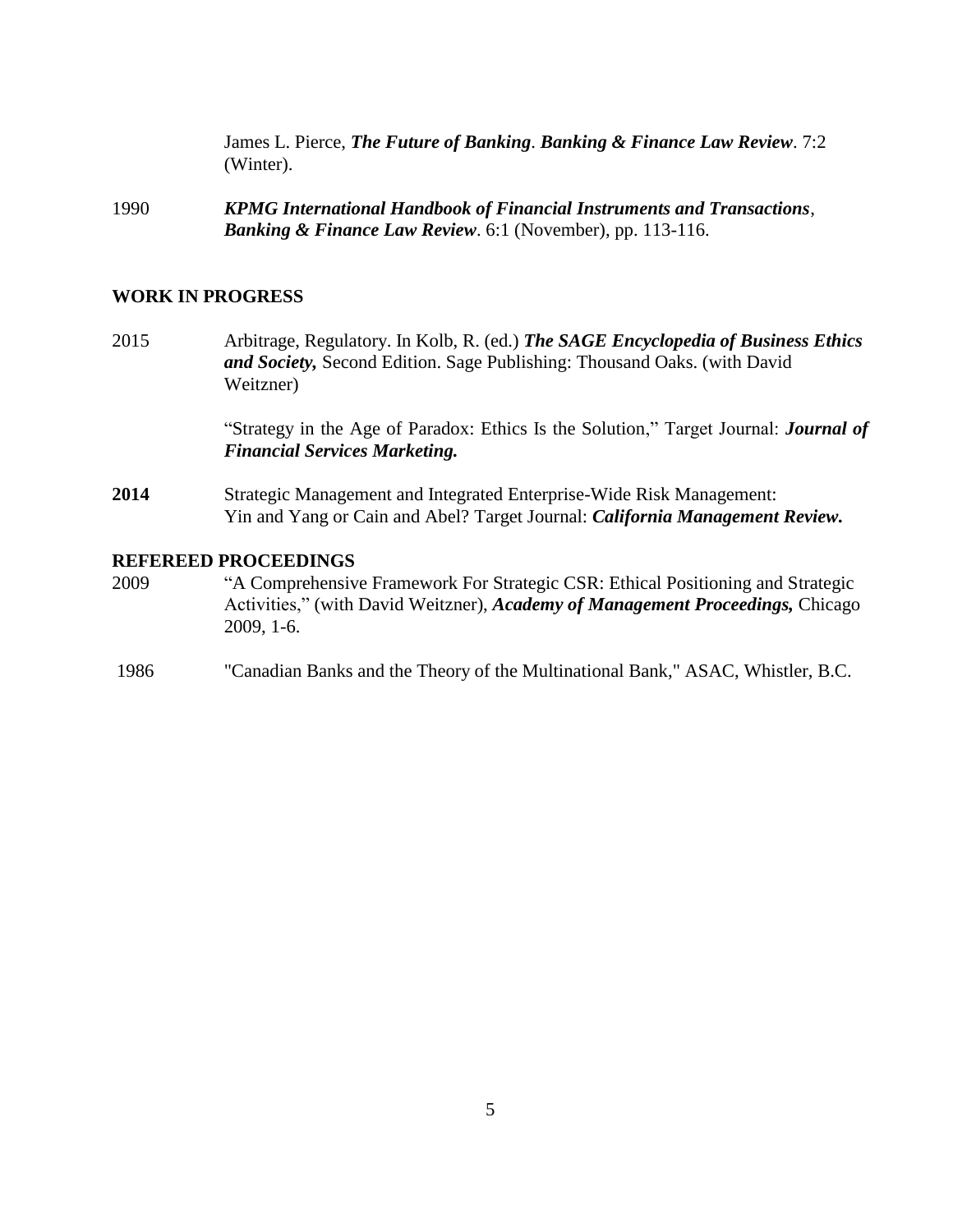# **SELECTED PAPERS, WORKSHOPS AND CONFERENCES**

| 2009 | "Private Equity and the Current Financial Crisis," Academy of Management<br>Conference Chicago August 11, 2009.                                                                                             |
|------|-------------------------------------------------------------------------------------------------------------------------------------------------------------------------------------------------------------|
|      | "Instrumental stakeholder theory and the credit crisis: Trust or temperance?"<br>UNC Charlotte, Business Ethics and the Credit Crisis Conference, Charlotte April 1,<br>2009. (with David Weitzner)         |
|      | "What Will the International Financial System Look Like in 5 Years," Department of<br>Foreign Affairs and International Trade (DFAIT), Economic and Finance Counsellors'<br>Conference, Ottawa, March 12-13 |
| 2008 | The Growth of Private Equity and the Institutional-effect of Greed, Academy of<br>Management," Anaheim, California, Tuesday, August 12, 2008.                                                               |
|      | A Virtue-based Theory of the Firm, Academy of Management, Anaheim, California,<br>Tuesday, August 12, 2008                                                                                                  |
| 2007 | Ownership as a Special Transaction: Implications for the Corporate Objective, (with<br>David Weitzner), Academy of Management, Philadelphia, August 7, 2007                                                 |
|      | Strategic Management and Ethics: Restoring the Conversation, (with David<br>Weitzner), Academy of Management, Philadelphia, August 7, 2007                                                                  |
|      | Entry Barriers and Evolutions of Banking Systems: Lessons from the 1980s Canadian<br>Western Bank Failures, (with Charles McMillan), ASAC, Ottawa, June 3, 2007.                                            |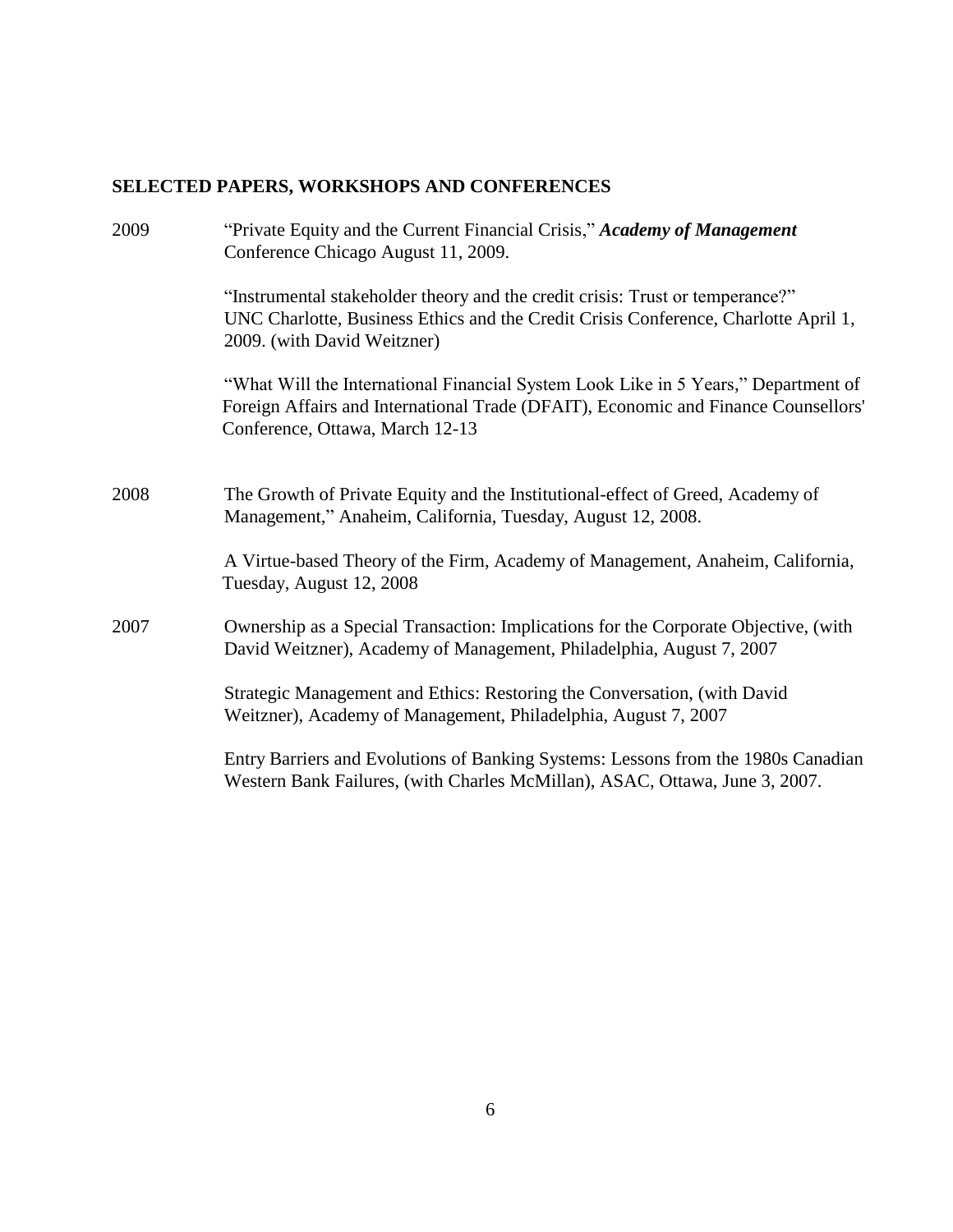| 2006 | Towards a Unifying Language of Strategy, Business As An Agent Of World Benefit,<br>(with David Weitzner), Cleveland.                                                                                                                                                        |
|------|-----------------------------------------------------------------------------------------------------------------------------------------------------------------------------------------------------------------------------------------------------------------------------|
|      | Lessons from the Western Bank Failures of the 1980s (with Charles McMillan), The<br><b>Business History Conference)</b>                                                                                                                                                     |
| 2005 | "The Financial Services Industry" Canadian South Asian Business Conference,<br>Schulich School of Business, November 5, Toronto                                                                                                                                             |
|      | "Managing Risk for Enhanced Corporate Governance, Improved Risk Transparency<br>and Regulatory Compliance," Federated Press Risk Management in Financial<br><b>Institutions Course, Toronto, May 30.</b>                                                                    |
| 2004 | "Performance in the Contemporary Conglomerate," Distinguished Research Award<br><b>Winner, Allied Academies Conference</b>                                                                                                                                                  |
| 2000 | What Is Management and What Is Regulation? The Role of Credit Information<br>Registries in Bank Supervision, with Robert L. Clarke, Former Comptroller of the<br>Currency for the United States, World Bank, International Conference on Credit<br>Reporting Systems. Miami |
| 1992 | "British Banking," Business History Conference, Pasadena, March 6.                                                                                                                                                                                                          |
|      | Discussant, "International Joint Ventures and Alliances," ASAC, Quebec City, June<br>7.                                                                                                                                                                                     |
| 1991 | Chair, "Barriers, Boundaries and Dominance," 11th Annual Strategic Management<br>Conference, Toronto.                                                                                                                                                                       |
|      | "Global Competitiveness and Public Policy: The Case of Canadian Multinational<br>Banks," Business History Conference, Toronto.                                                                                                                                              |
|      | Chair, "Transactions Costs and Strategy," ASAC, Niagara Falls.                                                                                                                                                                                                              |
| 1990 | "Changing Markets, Changing Competitors and New Information Technologies,"<br>Financial Services Reform: The Conference, Insight Educational Services.                                                                                                                      |
|      | "Structuring and Pricing Workshop," The Second Annual Association of Canadian<br><b>Venture Capitalists Professional Development Program.</b>                                                                                                                               |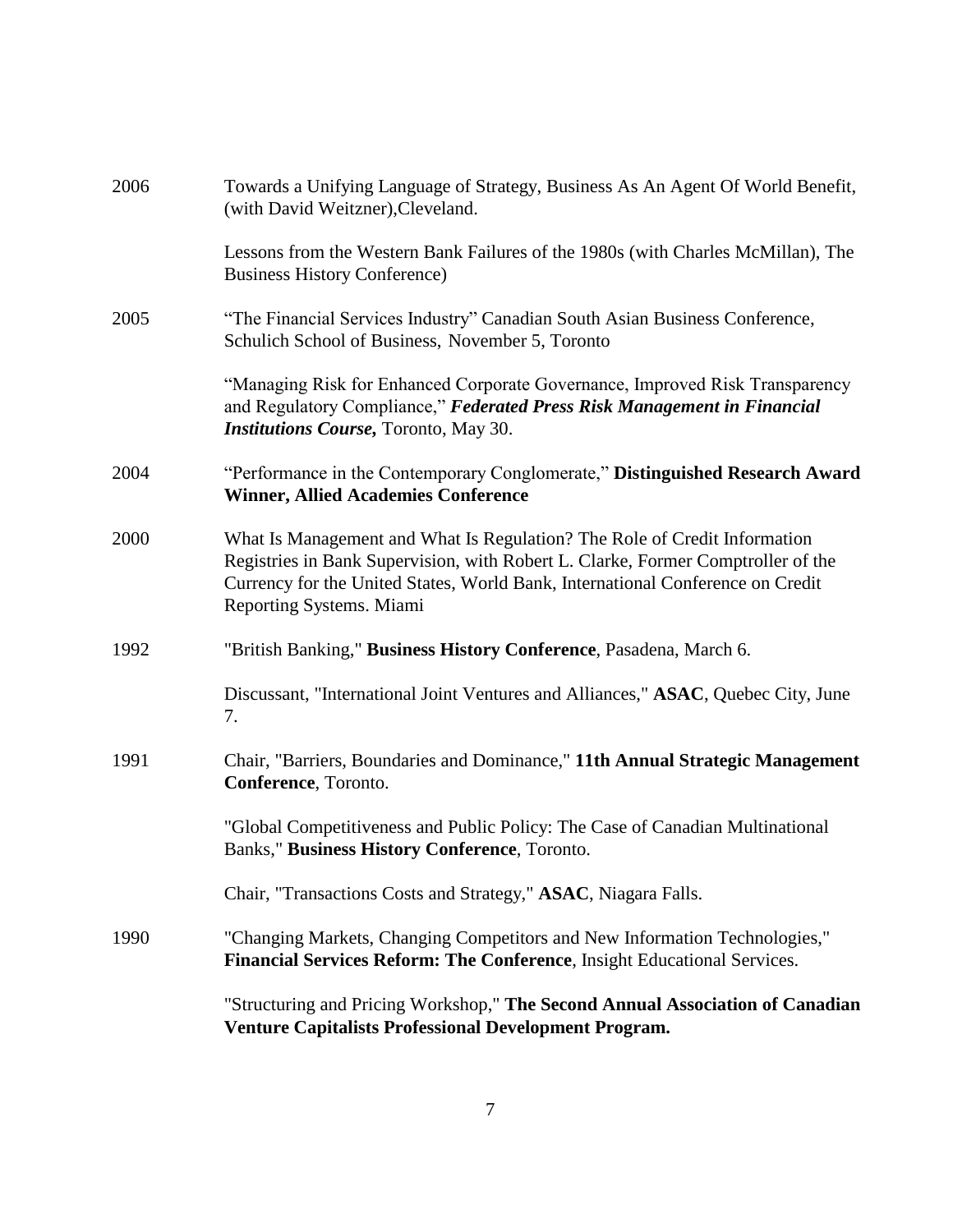|      | "Case Study: Working With The Investment," The Second Annual Association of<br><b>Canadian Venture Capitalists Professional Development Program.</b>                                           |
|------|------------------------------------------------------------------------------------------------------------------------------------------------------------------------------------------------|
| 1989 | "The Changing Face of International Banking: Institutional Transformation and<br>Innovation in Product Design," International Banking At The Crossroads: The<br>Legal Challenge, Osgoode Hall. |
|      | Discussant, "International Strategy," ASAC, Montreal.                                                                                                                                          |
| 1984 | "How Modern Portfolio Theory Affects the International Lending Practices of<br>Canadian Banks," Task Force on the Churches and Corporate Responsibility.                                       |

## **CASES FOR THE TORONTO INTERNATIONAL LEADERSHIP CENTRE FOR FINANCIAL SECTOR SUPERVISION**

| 2002 | "Continental Illinois" with William Ryback formerly of the Office of the Comptroller<br>of the Currency.                                         |
|------|--------------------------------------------------------------------------------------------------------------------------------------------------|
|      | "Banco Latino, Peru" with Jorge Mogrovejo of the Peruvian Superintendencia de<br>Banca y Seguros.                                                |
|      | "Nomura PLC" with Alan J. Cameron formerly Chairman of the Australian Securities<br>Commission.                                                  |
|      | "Reorganization of the Commission bancaire et financiere (CBF)" with Marcel Maes<br>formerly Head of Supervision of the CBF.                     |
| 2001 | "Sovereign Life" with Donald McIsaac, formerly of the Office of the Superintendent<br>of Financial Institutions of Canada.                       |
|      | "Peregrine Group" with Richard Farrant formerly head of the Financial Services<br>Authority of Britain.                                          |
| 2000 | "CLEA and the Spanish Insurance Crisis," with Eustasio Rodriguez, Former Member<br>of the Insurance Liquidation Commission, Spain.               |
|      | "The Occidental and Regal Case," with Robert G. Glading, Former Deputy<br>Commissioner, Life Insurance and Superannuation Commission, Australia. |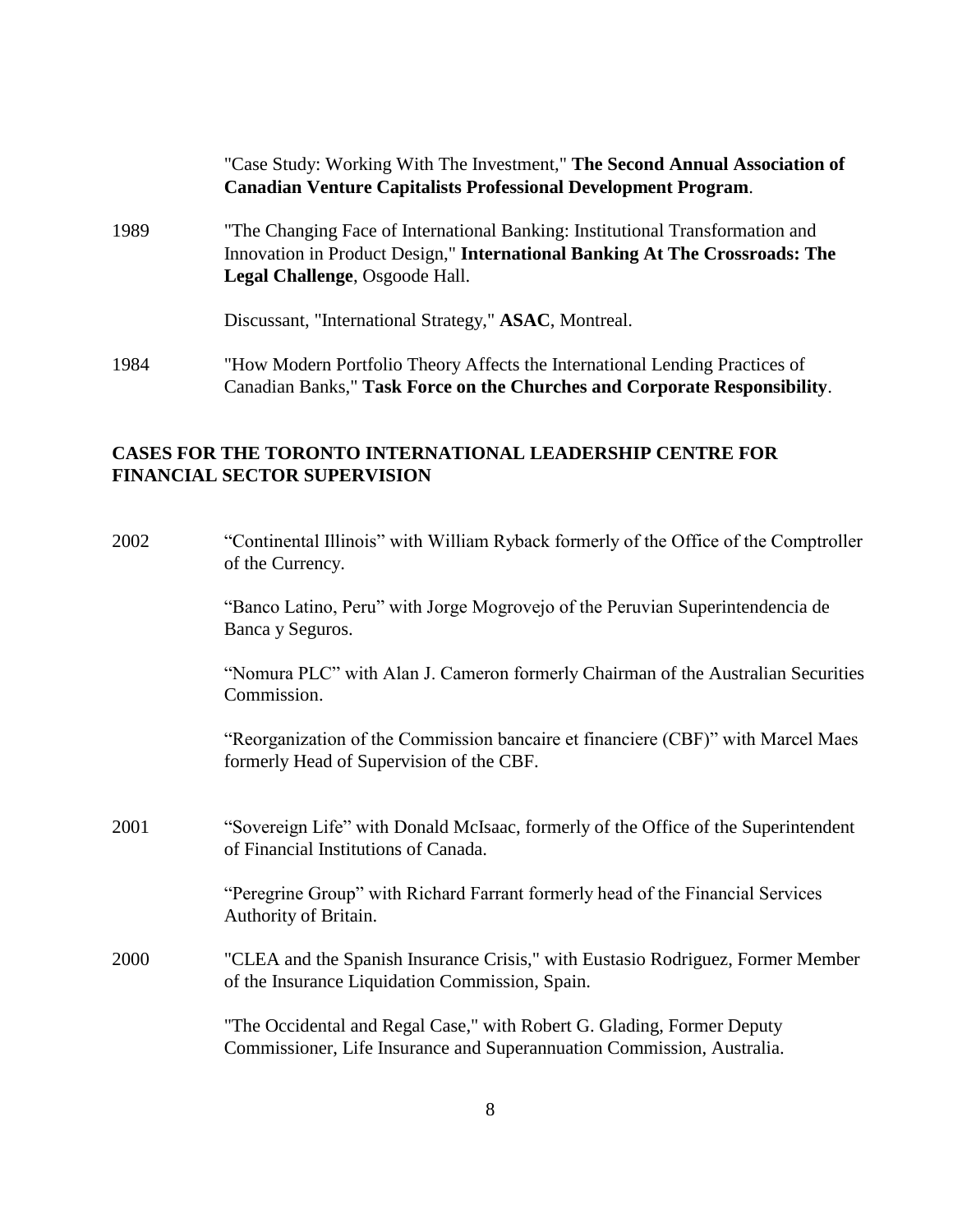|                    | "Renong - A South-East Asian Case," with Dato' Dr. Mohd Muir Abdul Mujid<br>former Chairman of the Securities Commission of Malaysia.                                                |
|--------------------|--------------------------------------------------------------------------------------------------------------------------------------------------------------------------------------|
| 1999               | "David Graiver and American Bank and Trust," with John Heimann former of New<br>York State and Comptroller of the Currency for the United States of America.                         |
|                    | "The Nahas Case," with former Commissioner Rogerio Martins of the CVM of<br>Brazil.                                                                                                  |
|                    | "Jorge Patiño and BHN Multibanco," with Jorge Patiño, Executive Director of the<br>Fondo de Desarrollo del Sistema Financiero y Apoyo al Sector Productivo<br>(FONDESIF) of Bolivia. |
|                    | "Changing A Regulatory Culture: The Case of Post-1987 Hong Kong," with Pat<br>Conroy, former Policy Head of the Hong Kong Securities and Futures Commission.                         |
| 1998               | "Averting A Crisis: The Danish Banking System," with Eigil Molgaard, former head<br>of the Danish Financial Supervisory Authority                                                    |
|                    | "Barings Brothers," with Brian Quinn, former Deputy Governor of the Bank of<br>England.                                                                                              |
|                    | "Bank of England Reorganization, 1993-1994," with Brian Quinn, former Deputy of<br>the Bank of England.                                                                              |
|                    | "Central Guaranty Trust " with Michael Mackenzie, former Superintendent of<br>Financial Institutions Canada.                                                                         |
|                    | Merchants Bank," with Eigil Molgaard, former head of the Danish Financial<br>Supervisory Authority.                                                                                  |
| <b>OTHER CASES</b> |                                                                                                                                                                                      |
| 2000               | "Revitalizing the Canada Savings Bond Brand," with Jacqueline Orange, CEO of the<br>Canada Investment and Savings Corporation (CI&S).                                                |
| 1985               | "The Gamblers," distribution to be decided by the Financial Executives Institute<br>Canada.                                                                                          |

1985 "Global Communications A & B," distribution to be decided by the Financial Executives Institute Canada.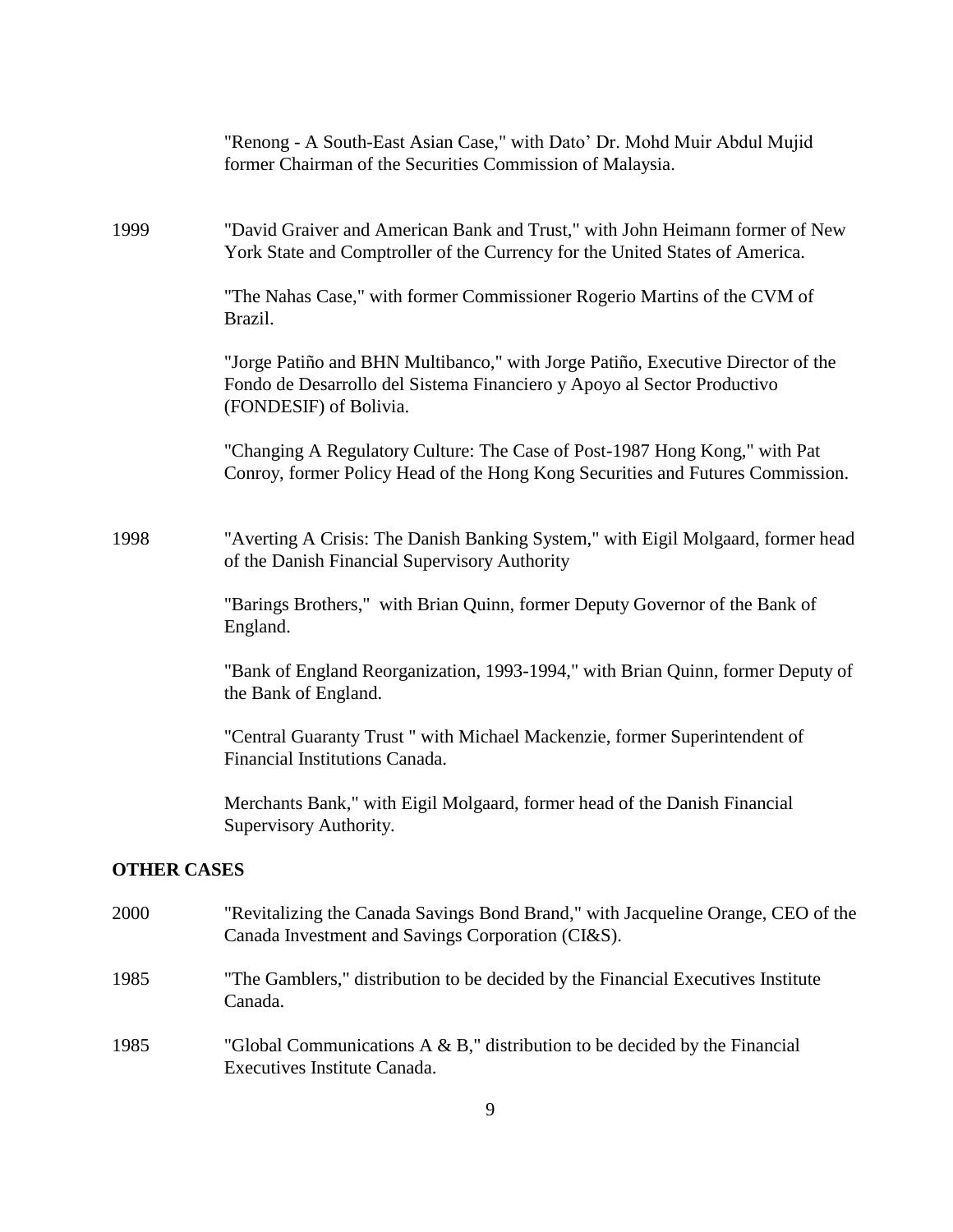## **Ph D SUPERVISIONS**

| 2003 | Stephen Alagaratnam, "The impact of outside directors and the board on the financial<br>performance of large federally-chartered savings and loans banks in the United States<br>of America" |
|------|----------------------------------------------------------------------------------------------------------------------------------------------------------------------------------------------|
| 2002 | Gerrard Kerr, "Corporate Strategy in the Contemporary Multi-Industry Firm,"                                                                                                                  |
| 2001 | Nadeem A. Siddigi, "The Characteristics of Private Debt Borrowers and the Structure<br>of Private Debt Contracts"                                                                            |

## **Ph D COMMITTEES**

| 2015      | Meysam Saidi (Benjamin Geva, Chair, Osgoode) |
|-----------|----------------------------------------------|
| 2015      | Mark Adams (Tom Johnson, Chair, Osgoode)     |
| 2003-2009 | Eduardo Jasson (member)                      |
| 2005-2008 | Rumina Dhalla (member)                       |
| 2004-6    | David Weitzner (member)                      |
| 2003-     | William Woof (member)                        |
|           |                                              |

## **Ph D COURSES**

1999-2001 DCAD 7010 Strategic Management Seminar I

## **ACADEMIC AWARDS**

- 2011 Finalist for the Seymour Schulich Award for Teaching Excellence
- 2009 "A Comprehensive Framework For Strategic CSR: Ethical Positioning and Strategic Activities," (with David Weitzner), *Academy of Management* Chicago 2009. Selected for Best Paper Proceedings.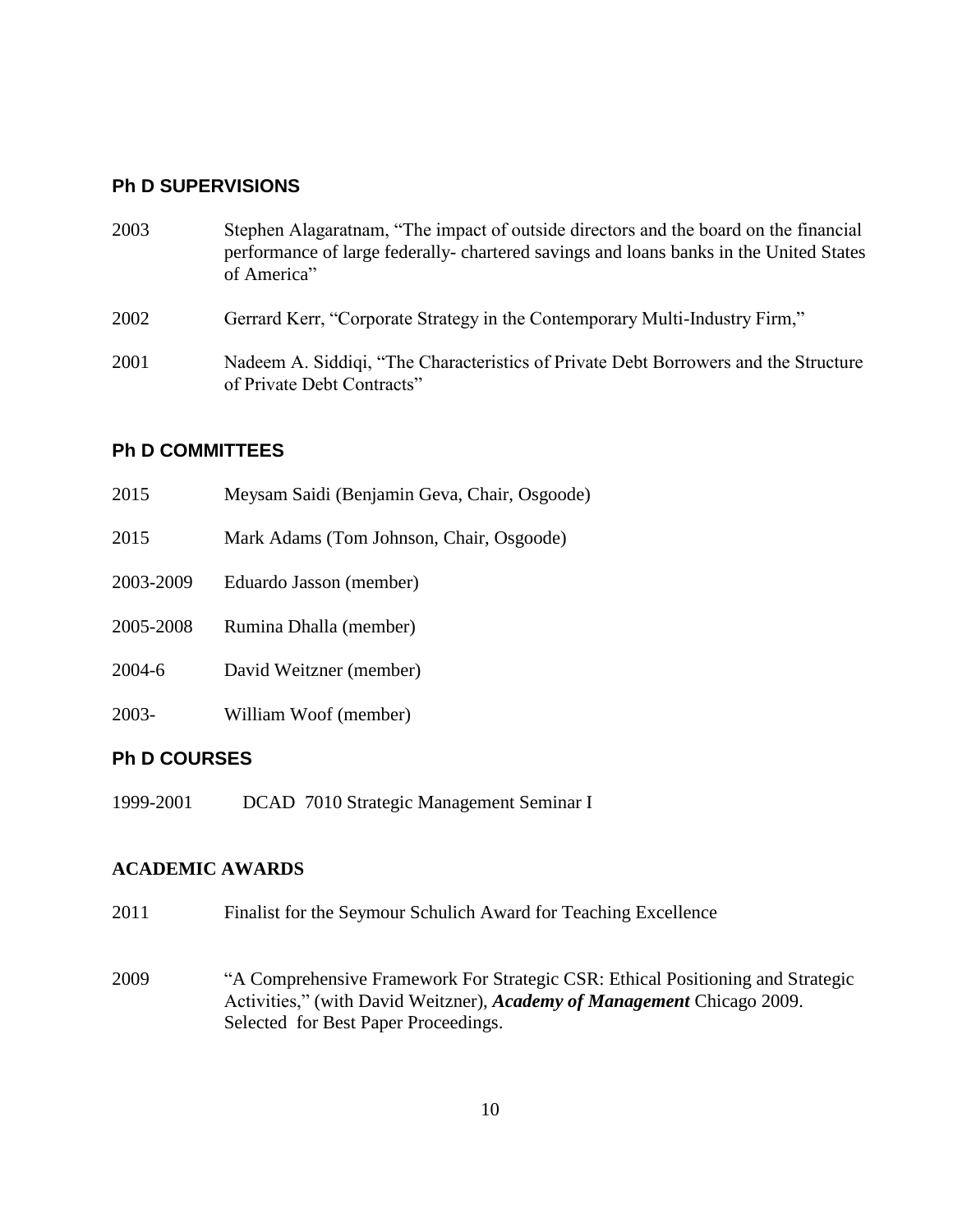|           | Finalist for the Seymour Schulich Award for Teaching Excellence (Summer<br>Nomination)                                                                              |
|-----------|---------------------------------------------------------------------------------------------------------------------------------------------------------------------|
| 2006      | Finalist for the Seymour Schulich Award for Teaching Excellence                                                                                                     |
| 2004      | Distinguished Research Award, Allied Academies                                                                                                                      |
| 1991-1996 | Social Sciences and Humanities Research Council (Co-researcher: I.A. Litvak).<br>Originally for 3 Years (\$ 36,170; \$ 29,600; \$ 21,100), but extended until 1996. |
| 1989-1990 | Ontario Centre for International Business. \$5,700.                                                                                                                 |
| 1985      | Financial Executives Institute of Canada                                                                                                                            |
| 1982-1984 | Social Sciences and Humanities Research Council                                                                                                                     |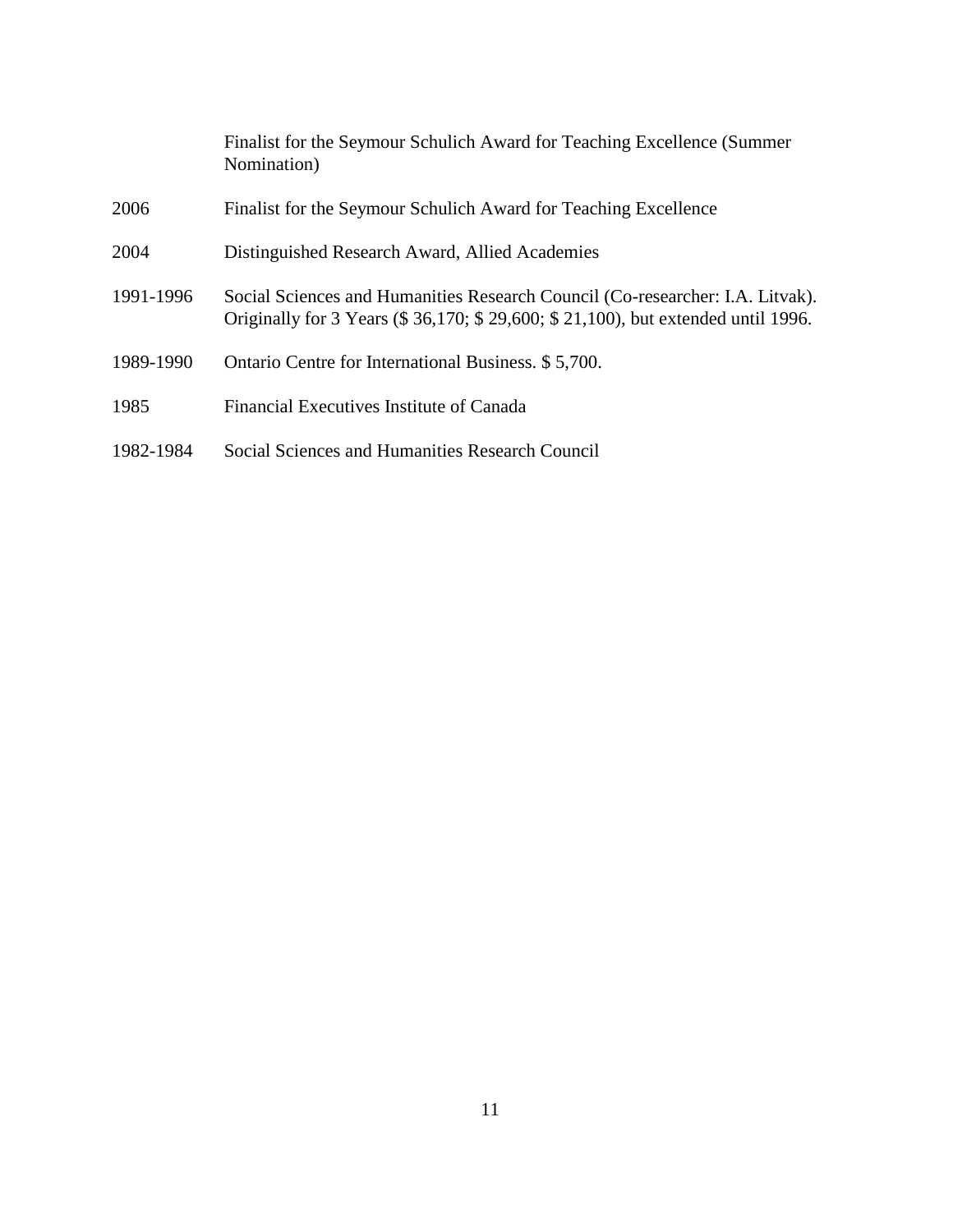|           | 1976-1979 Canada Council                                            |
|-----------|---------------------------------------------------------------------|
|           | 1975-1976 Ontario Graduate Fellowship                               |
| 1974-75   | Ford Foundation and Social Sciences Humanities Research Council     |
| 1970-1974 | Bishop Strachan Scholarship, Trinity College, University of Toronto |

## **PROFESSIONAL SERVICE and OTHER SERVICE**

| 2012-     | Senior Education Advisor, Global Risk Institute                                 |
|-----------|---------------------------------------------------------------------------------|
| 2010-     | Board Member, Toronto Financial Services Alliance                               |
|           | Co-Director Hennick Center for Business and Law                                 |
| 2008      | Reviewer for <b>Journal of Management</b>                                       |
|           | <b>Advisor to The Toronto Centre</b>                                            |
| 2006-     | Reviewer for <b>Journal of International Management</b>                         |
| 2004-     | Reviewer for Journal of Business Ethics                                         |
| 2002-     | Member, Toronto Financial Services Alliance                                     |
| 1998-2001 | Member of Via Source, a program designed to assist women entrepreneurs          |
|           | Member of the planning committee for Enterprise Toronto.                        |
| 1998      | Member, Adjudication Panel for the Social Sciences and Humanities Research      |
|           | <b>Council of Canada.</b>                                                       |
| 1994-     | Reviewer for the Social Sciences and Humanities Research Council of Canada.     |
|           | Reviewer for the <i>Academy of Management</i>                                   |
| 1993-     | Reviewer for Journal of International Business Studies.                         |
| 1991      | Reviewer for The Strategic Management Society.                                  |
| 1990-91   | Member, Local Organizing Committee of The Strategic Management Society.         |
| 1987-     | Reviewer for Administrative Sciences Association of Canada, Canadian Journal of |
|           | <b>Administrative Sciences.</b>                                                 |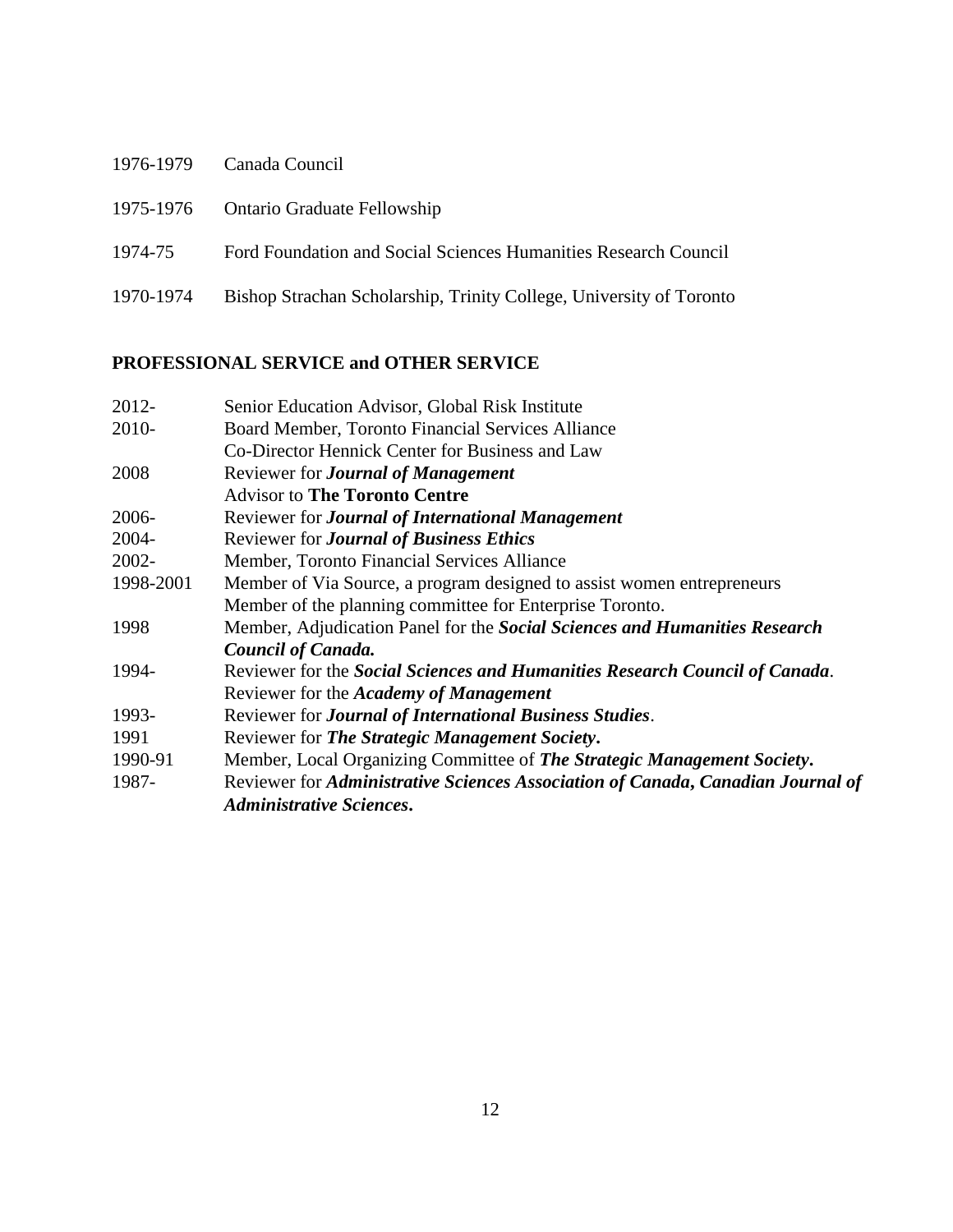### **UNIVERSITY SERVICE**

| Non-Core Member, Tenure and Promotions Committee, Schulich School of Business |
|-------------------------------------------------------------------------------|
| Co-Director SEEC Financial Services Centre of Excellence                      |
| Chair, Schulich Nominating Committee                                          |
| Director, Financial Services Program, Schulich School of Business             |
| Senator, York University                                                      |
| Non-Core Member, Tenure and Promotions Committee, Schulich School of Business |
| Co-Director Financial Services Program, Schulich School of Business           |
| Board Member, The Schulich School of Business National Research Program in    |
| <b>Financial Services &amp; Public Policy Advisory Board</b>                  |
| Associate Director, Financial Services Program, Schulich School of Business   |
| Co-Director, York Consulting Group (YCG)                                      |
| Director, York Consulting Group (YCG)                                         |
| Area Coordinator, Policy                                                      |
| Academic Director, East/West Enterprise Exchange                              |
| Chair, Nominating Committee                                                   |
| Director, Entrepreneurial Studies                                             |
| Member, Nominating Committee                                                  |
| Member, FAS Library Committee                                                 |
| Business Plan Director, East/West Enterprise Exchange                         |
| ex officio Member of the MBA Committee as a Tutorial Leader                   |
| Member Senate Banking Tenders Review Committee                                |
| Chair, FAS Computer Users Committee                                           |
| Member, FAS Curriculum Task Force                                             |
|                                                                               |

### **SELECTED CONSULTING/ EXECUTIVE DEVELOPMENT/EMBA EXPERIENCE**

## **Agricultural Bank of China (ABC)**

### **CIBC**

**Co-Program Director Masters Certificate in Financial Sector Leadership, 2010- Co-Program Director, Professional Banking Program, 2012-**

**Bank of Montreal,** Program Director, **Risk Management Program (**2002-2006)

**China Resources**

**Credit Union Central of Canada**

**DuPont of Canada**